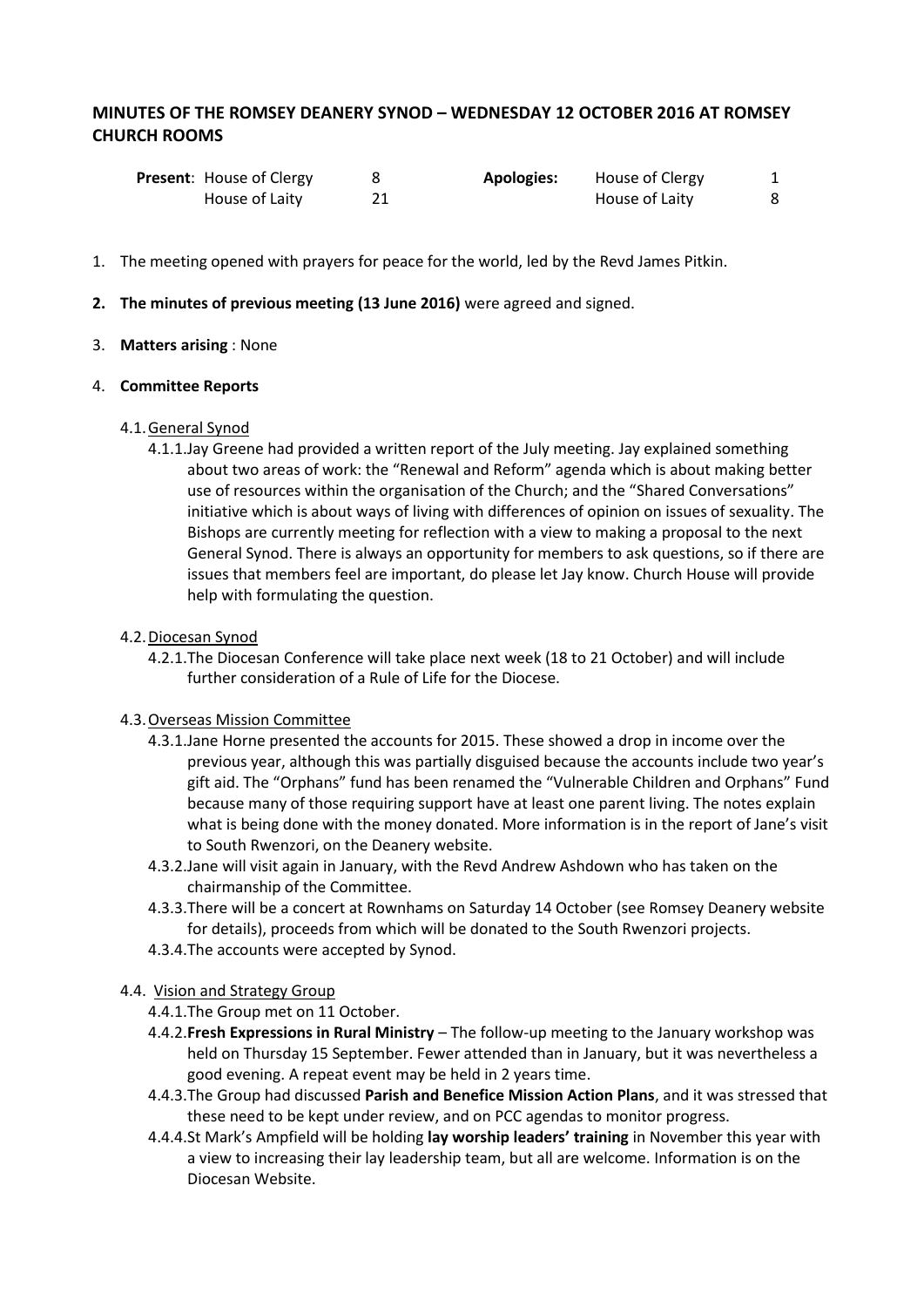- 4.4.5.Nursling and Rownhams are offering a preaching course in January/February, led by the Revd Phil Dykes and the Revd Julian Williams. Details will be posted on the website when finalised.
- 4.4.6.Bishop Jonathan will be coming to the Deanery on Thursday 23, Friday 24 and Sunday 26 March as part of his **Mission initiative**. Plans are still being developed so Synod members are encouraged to let a member of the Group know of any suggestions to benefit the Deanery.
- 4.4.7.The Deanery will be supporting the national Church's prayer event **"Thy Kingdom Come"**, from Ascension Day to Pentecost 2017.
- 4.4.8. Further details of this year's **Pre-Advent Course, "Hard questions"** (Wednesdays 2nd, 9th, 16th, 23rd November at Poppies, Choice Plants) are now available on the website.
- 4.4.9. This year marks the 20<sup>th</sup> Romsey Deanery Shoebox Service, which will be at Awbridge Church – where the first one was held - on Sunday 20 November at 3pm.
- 4.4.10. A short video was shown about the "Who Cares Hampshire" initiative. This is an ecumenical venture, based around listening and responding to the needs and concerns of the communities in which we are based: [www.who-cares.org.uk/hampshire/](http://www.who-cares.org.uk/hampshire/)
- 4.4.11. Jane Thompson had provided a report of the **Deanery Youth Weekend Away**. Most participants this year were from Romsey and Nursling and Rownhams, but it is hoped to increase participation from other parishes in future years. It is aimed at Year 6 and above.

# 4.5.Parish Share

4.5.1.Sarah Boothman thanked everyone for their hard work and commitment. The Deanery is generally up to date with payments at this point in the year. She reminded everyone that ensuring that members of the church understand the purpose of parish share and that funds are available was an all-parish responsibility, not just the responsibility of the Treasurer.

# **5. HATCHES, MATCHES AND DISPATCHES – OUR SHARED MINISTRY THROUGH WEDDINGS, BAPTISMS AND FUNERALS**

- 5.1.The Area Dean stressed that these key moments in people's lives provide a wonderful mission opportunity, bringing together both pastoral and evangelical opportunities. The number of people coming to the church for these events is falling (22% of weddings now take place in Christian churches), but 53% of couples when asked said that they would love to get married in church but thought they were not eligible. So we need to be more open and proactive  $-e.g.$ attending wedding fairs.
- 5.2.We need to get better at seeing these services not as one off events, but as steps along the path of faith. So we need to provide appropriate preparation, use accessible language and forms of service, and ensure that contacts made are followed up  $-$  "we are in it for the long term".
- 5.3.The Church of England has produced excellent resources to support this, providing stepping stones to maintain positive contacts with the church, which are available from the Church Print Hub [www.churchprinthub.org/](http://www.churchprinthub.org/) . There are also "church facing" and "public facing" websites. [www.yourchurchwedding.org/](http://www.yourchurchwedding.org/)
- 5.4.The offices should not be seen as the job of the clergy : we all have a responsibility to accompany people on their faith journey.
- 5.5.Jane Horne explained how she fulfilled her role as a baptism visitor, which included explaining the form and symbolism of the service, giving the parents information about the Toddler Group, and providing a prayer card and offering to pray with them, as well as attending the service.
- 5.6.Attention was drawn to the CoE website for choices of readings for each of the services.
- 5.7.Couples find it difficult to commit to long-running courses to prepare for weddings, so a one-day preparation may be helpful.
- 5.8.Experience at Southampton Crematorium had shown that many funeral directors do not put CofE ministers near the top of the list of ministers they will call to do funerals, but we are lucky in